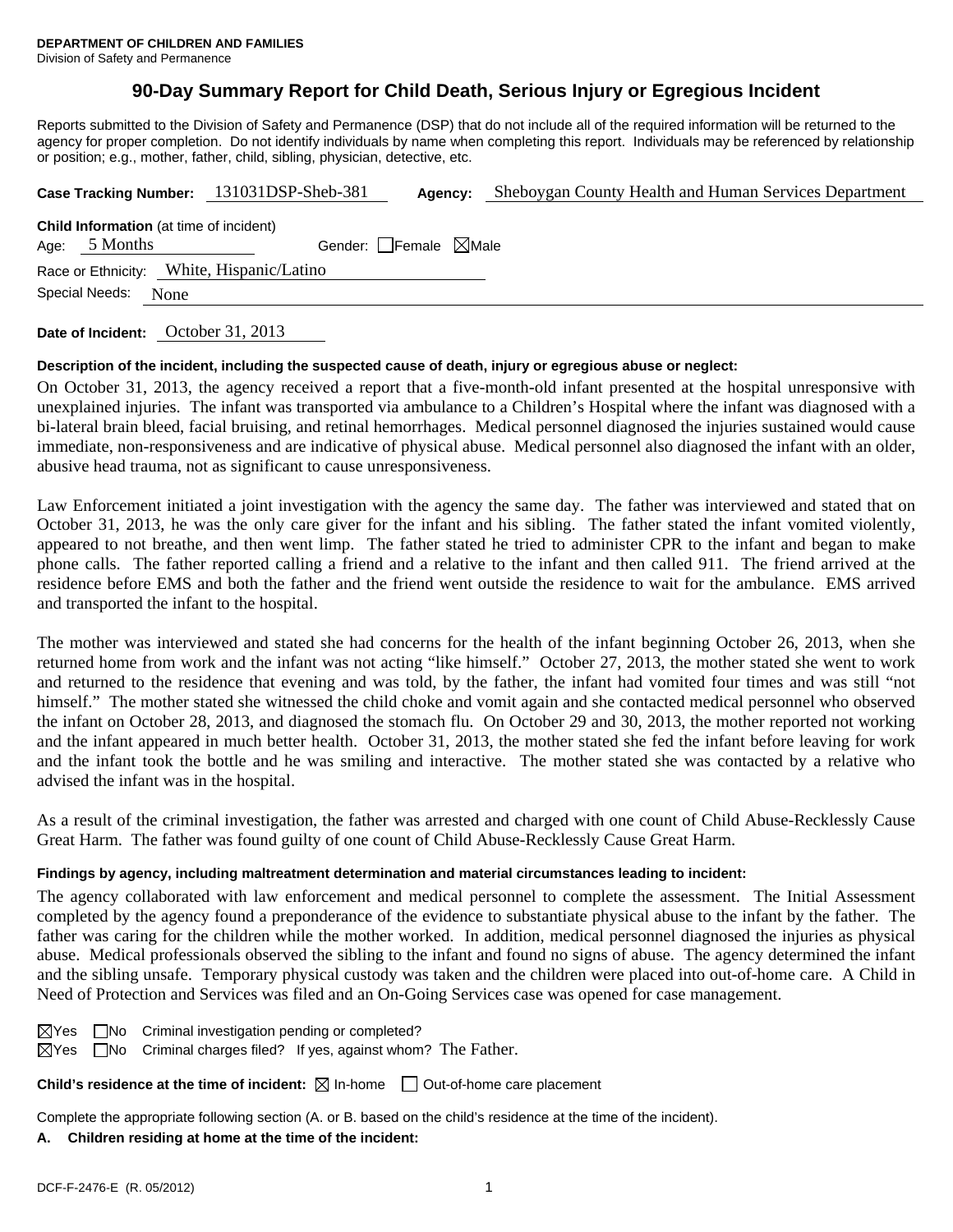**Description of the child's family** (includes household members, noncustodial parent and other children that have visitation with the child and / or in the child's family home):

At the time of the incident, the infant resided with his parents and three-year-old sibling.

**Yes No Statement of Services:** Were services under ch. 48 or ch. 938 being provided to the child, any member of the child's family or alleged maltreater at the time of the incident, including any referrals received by the agency or reports being investigated at time of incident?

**If "Yes", briefly describe the type of services, date(s) of last contact between agency and recipient(s) of those services, and the person(s) receiving those services:** 

N/A

**Summary of all involvement in services as adults under ch. 48 or ch. 938 by child's parents or alleged maltreater in the previous five years:** (Does not include the current incident.) N/A

**Summary of actions taken by the agency under ch. 48, including any investigation of a report or referrals to services involving the child, any member of the child's family living in this household and the child's parents and alleged maltreater.** (Does not include the current incident.)

(Note: Screened out reports listed in this section may include only the date of the report, screening decision, and if a referral to services occurred at Access. Reports that do not constitute a reasonable suspicion of maltreatment or a reason to believe that the child is threatened with harm are not required to be screened in for an initial assessment, and no further action is required by the agency.) N/A

### **Summary of any investigation involving the child, any member of the child's family and alleged maltreater conducted under ch. 48 or ch. 938 and any services provided to the child and child's family since the date of the incident:**

The agency collaborated with law enforcement and medical personnel to complete the assessment. The Initial Assessment completed by the agency found a preponderance of the evidence to substantiate physical abuse to the infant by the father. The father was caring for the children while the mother worked. In addition, medical personnel diagnosed the injuries as physical abuse. Medical professionals observed the sibling to the infant and found no signs of abuse. The agency determined the infant and the sibling unsafe. Temporary physical custody was taken and the children were placed into outof-home care. A Child in Need of Protection and Services was filed and an On-Going Services case was opened for case management.

### **B. Children residing in out-of-home (OHC) placement at time of incident:**

# **Description of the OHC placement and basis for decision to place child there:**

N/A

### **Description of all other persons residing in the OHC placement home:**

N/A

**Licensing history:** Including type of license, duration of license, summary of any violations by licensee or an employee of licensee that constitutes a substantial failure to protect and promote the welfare of the child. N/A

### **Summary of any actions taken by agency in response to the incident:** (Check all that apply.)

| $\boxtimes$            | Screening of Access report                           | Attempted or successful reunification             |
|------------------------|------------------------------------------------------|---------------------------------------------------|
|                        | Protective plan implemented                          | Referral to services                              |
|                        | Initial assessment conducted                         | Transportation assistance                         |
|                        | Safety plan implemented                              | Collaboration with law enforcement                |
| MMMML                  | Temporary physical custody of child                  | Collaboration with medical professionals          |
|                        | Petitioned for court order / CHIPS (child in need of | Supervised visitation                             |
|                        | protection or services)                              | Case remains open for services                    |
|                        | Placement into foster home                           | Case closed by agency                             |
| $\overline{\boxtimes}$ | <b>Placement with relatives</b>                      | Initiated efforts to address or enhance community |
| $\boxtimes$            | Ongoing Services case management                     | collaboration on CA/N cases                       |
|                        |                                                      | Other (describe):                                 |
|                        |                                                      |                                                   |

### **FOR DSP COMPLETION ONLY:**

### **Summary of policy or practice changes to address issues identified during the review of the incident:**

Under the Child Welfare Disclosure Act (Section 48.981 (7)(cr), Stats.), the DSP completes a 90-Day review of the agency's